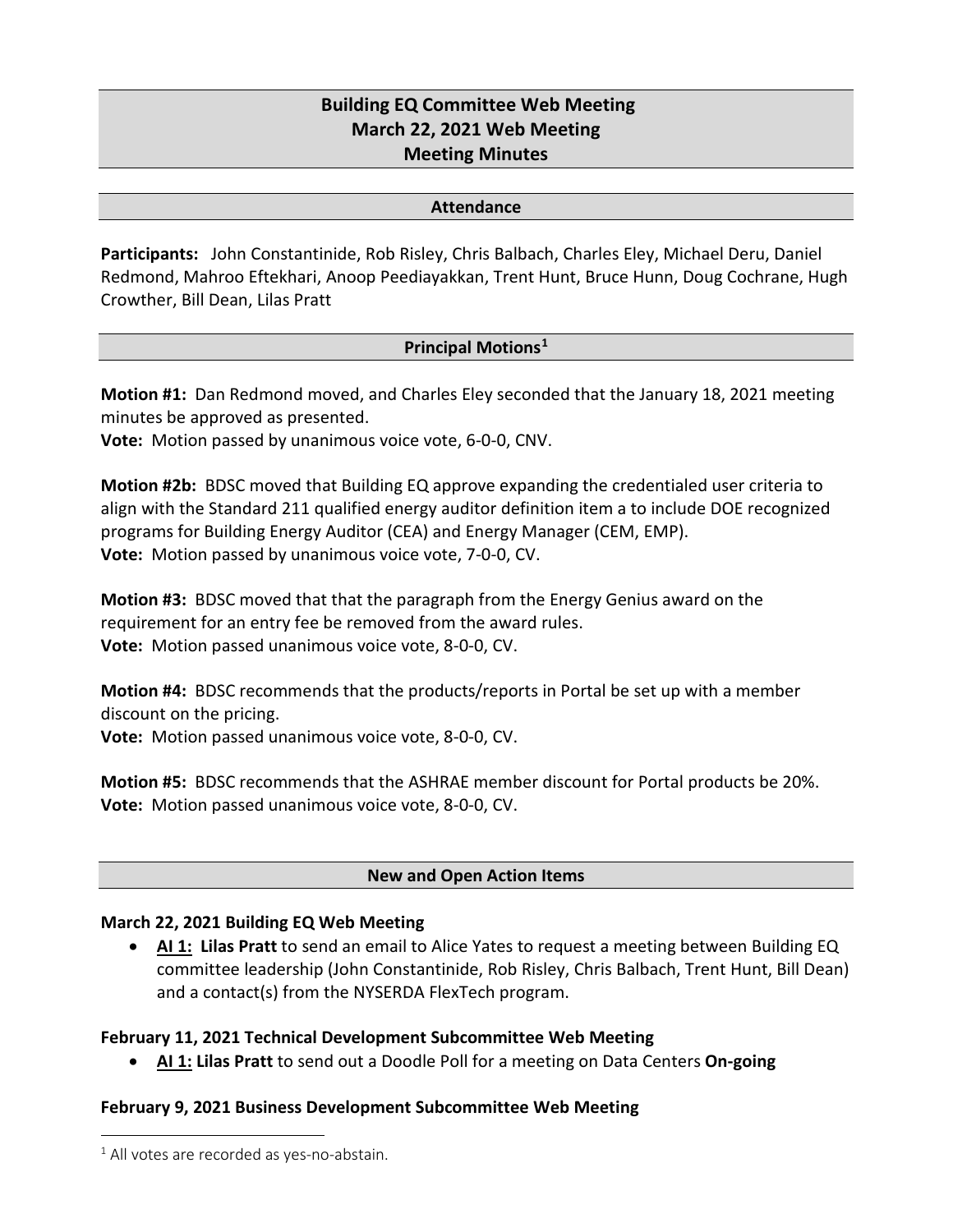• **AI 1: Lilas Pratt** to send draft talking points on value propositions to the committee for review.

# **January 18, 2021 Building EQ Winter Meeting**

- **AI 2: Lilas Pratt** to ask if the PRM Methodology can be executed with the ASHRAE HQ model as it stands right now. **On-going**
- **AI 4: Lilas Pratt** to ask Mark Owen and Vanita Gupta about adding a link to the Building EQ Portal into the Technology Portal.
- **AI 5: Lilas Pratt** to set up a meeting with ASHRAE IT and Stephen Roth regarding ASHRAE's single log-in (i.e., synchronized or unified log-in system) for Building EQ. (Include Chris Balbach, Charles Eley, John Constantinide, Rob Risley, Trent Hunt.)
- **AI 6: Rob Risley** to research CEC reporting requirements to see how that might align with Building EQ.

## **November 12, 2020 Technical Development Subcommittee Web Meeting**

• **AI 3: Technical Development SubC** to determine what system level KPI information would be useful to Portal users and whether or not the database information is robust enough to be used to generate targets for those KPIs. **On-going**

# **September 14, 2020 Building EQ Web Meeting**

• **AI 3: Trent Hunt and Lilas Pratt** to put together an email regarding chapter presentations to send out to chapter program chairs and RVCs. **On-going**

## **February 2, 2020 Business Development Subcommittee Orlando Winter Meeting**

• **AI 2: Lilas Pratt** to mine some data from the list of universities downloading course material and provide to the committee for follow-up by the committee. **On-hold**

## **January 13, 2019 Atlanta Winter Meeting**

• **AI 1: Lilas Pratt** to contact Montana University regarding ASHRAE use of their one hour course. **On-hold**

## **January 12, 2019 Business Development Subcommittee Meeting**

• **AI 3: Lilas Pratt** to develop French Portal examples (screens/reports/etc.) for use on sales calls to Hydro Quebec. **On-hold**

## **Meeting Minutes**

- 1. Call to Order **Meeting convened at 2:01pm EDT.** Quorum was established.
- 2. Report from the Chair (John Constantinide)
	- John Constantinide shared that a government organization has agreed to use Building EQ for ASHRAE Level 1 audits (as per Standard 211) to comply with the Energy Independence and Security Act (EISA) for roughly 1 million square feet starting in summer 2021 with reporting to Congress in Fall-Winter 2021. These projects are expected to include the purchase of reports from the Portal.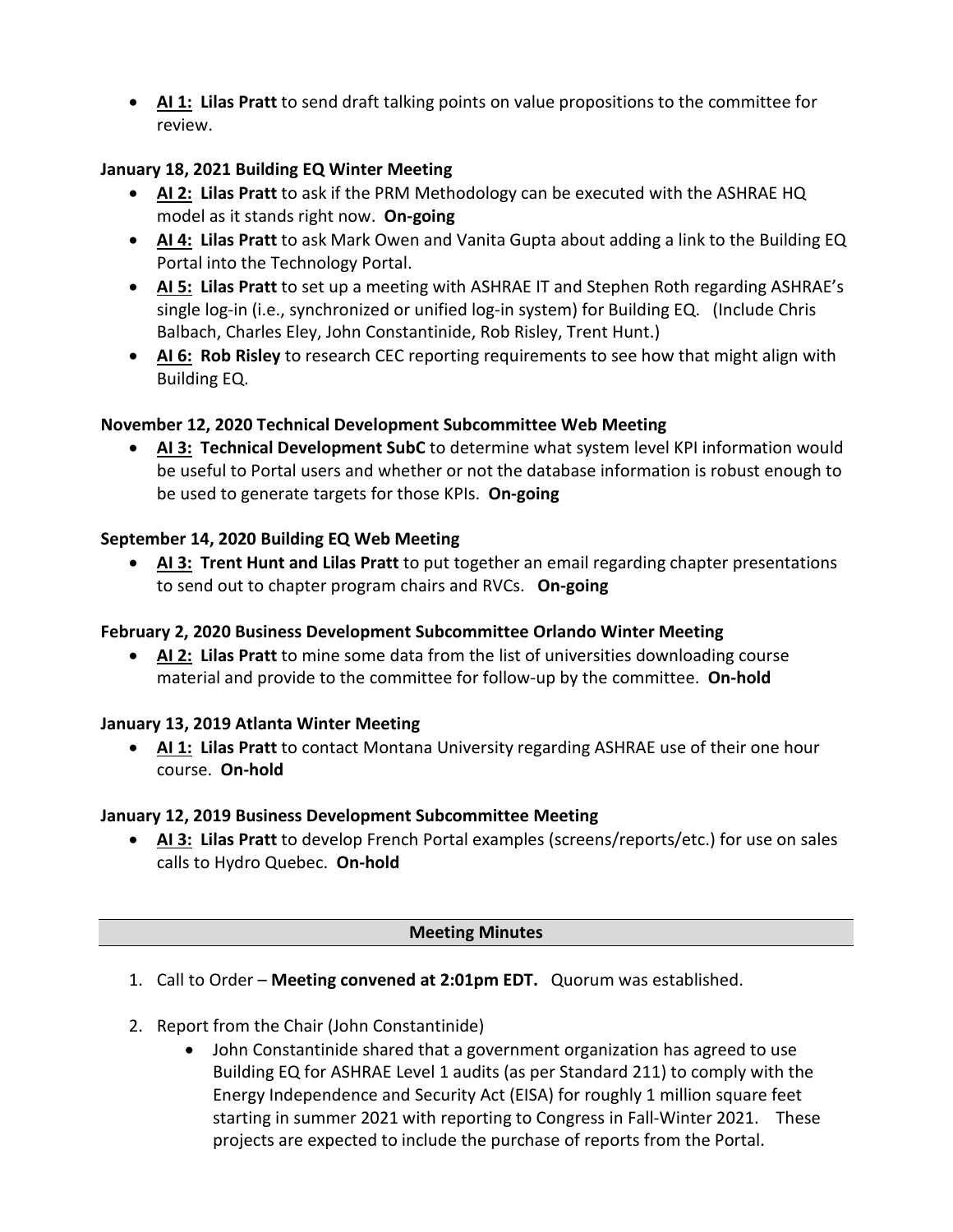- 3. Report from the Coordinating Officer
	- Bill Dean noted that two things are going on at the BOD level as follows.
	- The first involves Society Transformation Ad hoc which is what the BOD will be focused on in their next meetings. Currently, BEQ reports to the BOD. The proposals being looked at would have BEQ reporting to one of the Councils.
	- The budget is also being developed over the next month or so by Finance Committee to meet the 60 day requirement prior to the annual meeting. Current proposals show BEQ's budget returning back to where it was prior to the 20-21 Society lean assessment budget reductions.
- 4. Report from Staff (Lilas Pratt)
	- Lilas Pratt reported that the As Designed Rating of the ASHRAE HQ Building is still on hold as the committee tries to determine how to proceed. The quote to adjust the building model so that it meets the As Designed requirements was \$7k to \$10k. This needs to be brought to ExCom. In the meantime, the committee is trying to ascertain if the current model could be used to follow the PRM methodology.
	- The Energy Genius Award was approved during the Virtual Winter meeting by Honors & Awards Committee, Members Council, and the BOD. [\(Attachment A\)](#page-7-0)
	- An email blast was sent out to all Portal Users in early March to announce the Standard 211 interpretation on remote site visits.
	- An email blast on the Portal User Survey will go out in early April. Responses will be requested for return by mid-April.
- 5. Life to Date Portal Statistics as of March 2, 2021
	- Users: 1340 *(1141 at beginning of SY)*
	- Projects: 898 *(736 at beginning of SY)*
	- Submitted/Approved projects: 51 *(51 at beginning of SY)*
	- Reports purchased: 7 (\$1150) *(7 at beginning of SY)*
	- Paid credentials: 54 (35 at \$15 + 19 at \$25 = \$1000) *(46 at beginning of SY)*
- 6. Approval of minutes
	- January 18, 2021 web meeting (File: *bEQCommittee\_18Jan2021\_\_WM\_MtgMinutes\_Draft.pdf)*

**Motion #1:** Dan Redmond moved, and Charles Eley seconded that the January 18, 2021 meeting minutes be approved as presented.

**Vote:** Motion passed by unanimous voice vote, 6-0-0, CNV.

- 7. Review of **Action Items**
- 8. Business Development Subcommittee Report (BDSC)
	- a. Qualified Assessor Criteria for Portal [\(Attachment B\)](#page-8-0)
		- Trent Hunt reports that the BDSC discussed expanding the list of credential users to align with the qualified energy auditor definition in Standard 211. This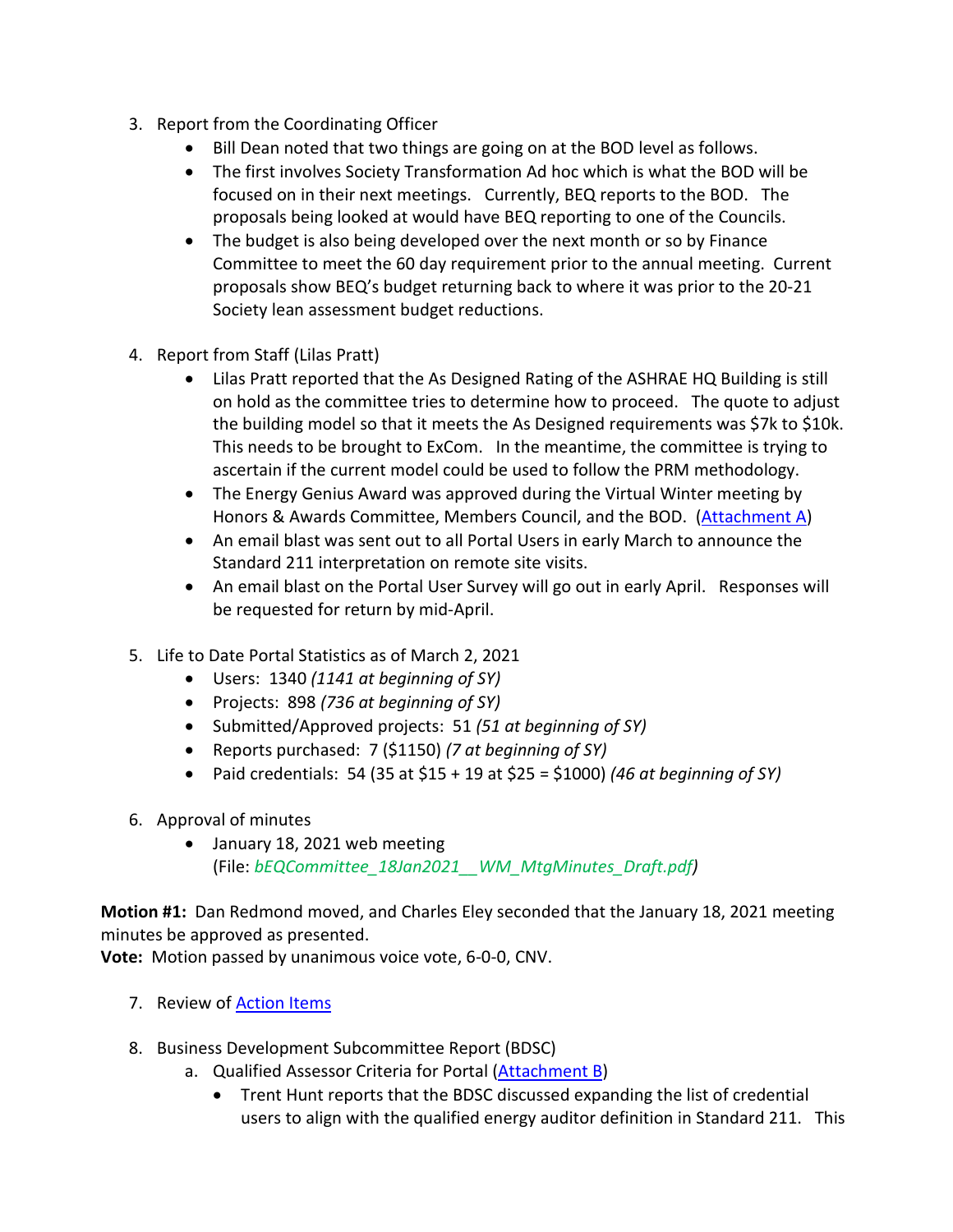would add Department of Energy Recognized Programs for Building Energy Auditor and Energy Manager which currently include CEA, CEM, and EMP.

- The motion to recommend this change was approved by BDSC 3-0-0, CNV.
- There should be no fiscal impact as the Portal had previously been updated to allow for additional credential user certifications.

**Motion #2:** BDSC moved that Building EQ approve expanding the credentialed user criteria to align with the Standard 211 qualified energy auditor definition to include DOE recognized programs for Building Energy Auditor (CEA) and Energy Manager (CEM, EMP). **Discussion:** 

- A licensed architect credential was not included in this discussion as that credential is not currently listed in Standard 211.
- Questions were raised as to whether or not this applied to only section a of the Standard 211 definition or also to sections b and c.
- It was noted that sections b and c would be difficult to implement in the portal as they are specific to and vary by individual jurisdictions.

**Motion #2a:** Dan Redmond moved and Mahroo Eftekhari seconded that the motion be amended to include the clarification that only Item a in the definition is to be added to the Portal. **Vote:** Motion passed unanimous voice vote, 6-0-0, CNV.

**Motion #2b:** BDSC moved that Building EQ approve expanding the credentialed user criteria to align with the Standard 211 qualified energy auditor definition item a to include DOE recognized programs for Building Energy Auditor (CEA) and Energy Manager (CEM, EMP). **Vote:** Motion passed by unanimous voice vote, 7-0-0, CV.

- b. Energy Genius Award Entry Fee
	- The entry fee requirement for this award was discussed during the BDSC meeting and it was noted that there are no other ASHRAE awards that require entry fees.
	- While one motivation behind the creation of the award was to sell more reports, it was noted that the first step in getting people to purchase reports is to get them to submit projects.
	- Because this is a brand new award that has not yet been implemented, there is no fiscal impact.
	- The motion to recommend this change was approved by BDSC 3-0-0, CNV.

**Motion #3:** BDSC moved that that the paragraph from the Energy Genius award on the requirement for an entry fee be removed from the award rules. **Vote:** Motion passed unanimous voice vote, 8-0-0, CV.

- c. Member/Non-member Pricing for Portal Reports
	- Currently pricing is the same on all reports for both members and nonmembers. There is a difference on the one time registration fee but not the reports.
	- Adding member pricing would encourage members to purchase report.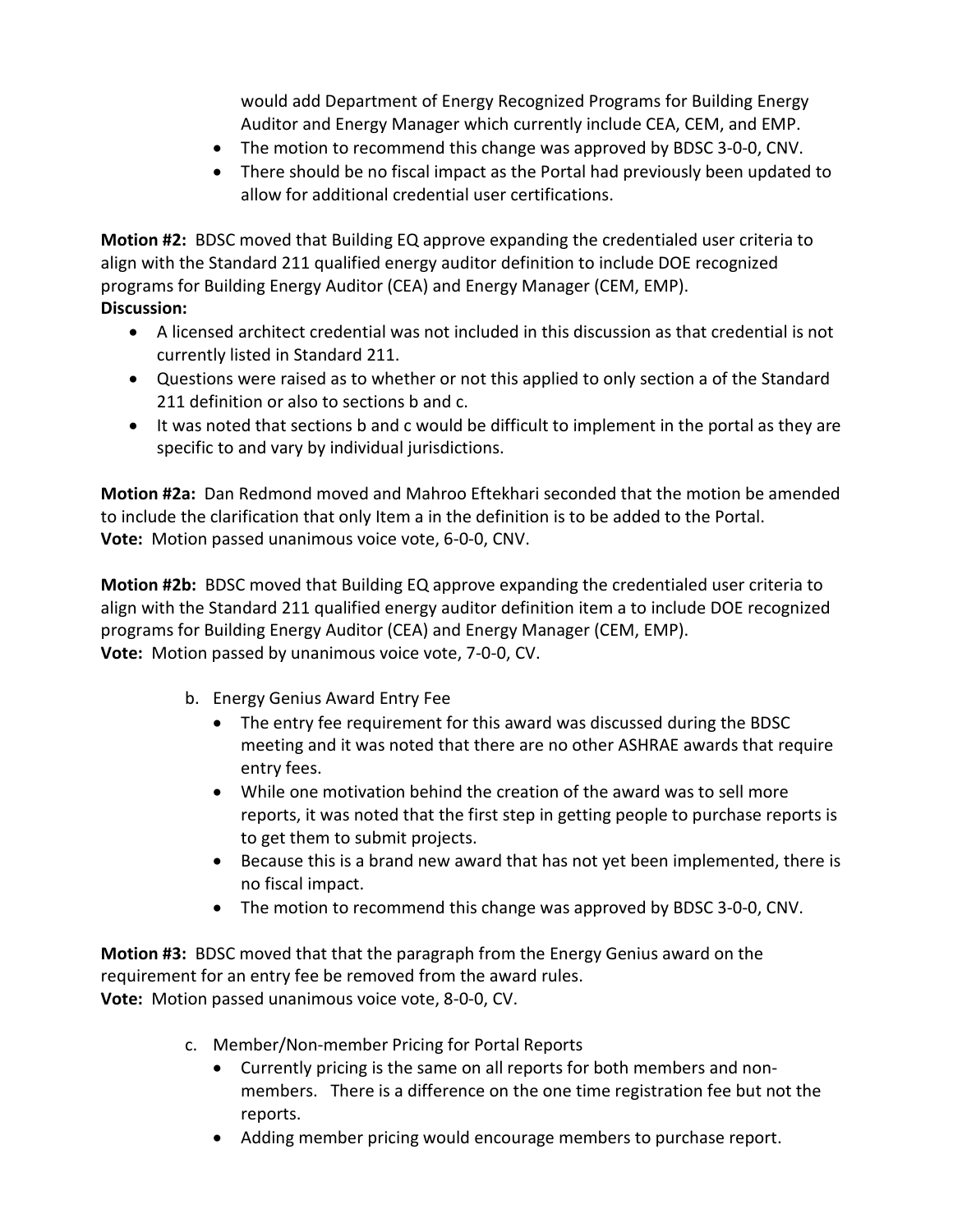- While current member pricing rates vary, a roughly 20% member discount appears to be typical.
- The fiscal impact is somewhat hard to determine because while this would bring in less revenue per report, it would likely generate increased report scales. As a result, the impact is expected to be net positive.
- The motion to recommend this change was approved by BDSC 3-0-0, CNV

**Motion #4:** BDSC recommends that the products/reports in Portal be set up with a member discount on the pricing.

**Vote:** Motion passed unanimous voice vote, 8-0-0, CV.

**Motion #5:** BDSC recommends that the ASHRAE member discount for Portal products be 20%. **Vote:** Motion passed unanimous voice vote, 8-0-0, CV.

- d. Society MOU Priorities Discussion deferred
- e. Portal Licensing Value Proposition Discussion deferred
- f. Case Studies Discussion deferred
- 9. Technical Development Subcommittee (TDSC) Report
	- a. System Level KPIs
		- Chris Balbach reported that the committee is working at a high level to determine how system level KPIs would fit in with Building EQ. Two meetings have been held with LBNL and DOE on the topic.
		- Chris Balbach also reached out to Jim Kelsey to see if Standard 211 would be interested in reconstituting the committee to explore how system level KPIs might be integrated into the standard.
	- b. Digital Twins
		- Mahroo Eftekhari has been added as a member to MTG.BIM and will spearhead the committee's work on Digital Twins and coordination with the MTG.
		- A meeting with the MTG.BIM was held on March 5. The MTG expressed interest in expanding their scope to include digital twins.
	- c. RP-1836 *Developing a Standardized Categorization System for EEMs*
		- Amanda Webb (PI) spoke at the last TDSC meeting and provided an update on the progress of the project. The subcommittee will continue to monitor the progress of this research project.
	- d. CarmelSoft SBIR Phase I Project BuildingSync
		- TDSC is following the work by CarmelSoft on their SBIR project.
		- The thrust of the project is allowing users to create projects and get a score through the Carmelsoft Schema Server being developed.
		- Essentially, the project is creating a door into the Portal and the TDSC is learning how that door is being accessed and documented so as to know how to utilize it moving forward.
	- e. Adding Data Centers to Portal
		- Working group lead by Michael Deru is trying to schedule a meeting to determine how and where to acquire the necessary data to properly characterize data centers in the Portal.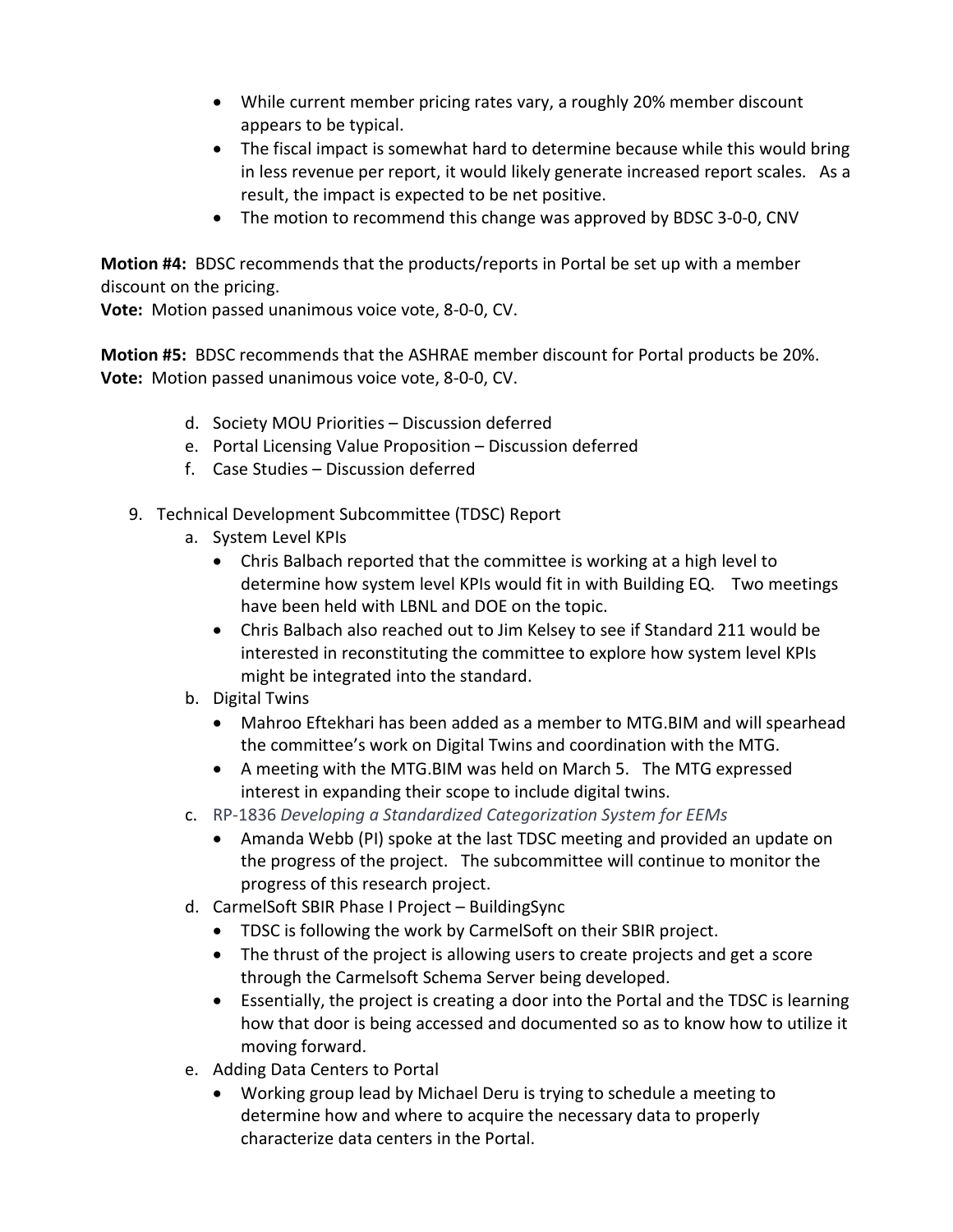- f. 1771-RP *Energy Modeling of Typical Commercial Buildings in Support of ASHRAE Building Energy Quotient Energy Rating Program*
- g. PRM Methodology Integration with Standard 90.1 PRM
	- The work of 1771-RP and the PRM methodology are both related to the As Designed rating and assessment. The committee continues to monitor both efforts.
- 10. Other Business (John Constantinide)
	- a. NYSERDA Flexible Technical Assistance Program (FlexTech)
		- John Constantinide explained that FlexTech is a cost sharing grant program for building owners to have energy audits of their building payed for. A level 1 Energy Audit is required as part of the application for cost sharing.
		- If approved, the FlexTech program helps pay for the project if savings are identified. The scope of activities includes energy efficiencies, long-term energy plans, as well as investigation of advanced technology, deep energy savings distributed energy resources.
		- It was noted that the work required to get a project approved for the cost sharing is fairly involved and time consuming.
		- BDSC had discussed whether this program could be leveraged with NYSERDA to help generate more reports form the Portal.
		- The hook would be to get language about Standard 211 Level 1 audits included in the FlexTech requirements. The committee could then do targeted outreach to the FlexTech Consultants to advertise that Building EQ is one way to demonstrate compliance with that requirement.
		- It would be helpful to know what the compliance forms look like and how Building EQ's information compares. A gap analysis should be undertaken between the NYSERDA Level1+ template and the BEQ Narrative Audit report.
		- It is also important to determine where the majority of the FlexTech activity is focused. If it is not focused on energy efficiency assessment, then this initiative may not be worth pursuing.
		- The first ask would be to have a the NYSERDA FlexTech contact address the committee (or BDSC) to get more information on the program. The committee needs to reach out to Alice Yates to initiate this contact.
		- Relevant Website links:
		- <https://www.nyserda.ny.gov/All-Programs/Programs/FlexTech-Program>
		- [https://www.nyserda.ny.gov/Contractors/Find-a-Contractor/FlexTech-](https://www.nyserda.ny.gov/Contractors/Find-a-Contractor/FlexTech-Consultants)**[Consultants](https://www.nyserda.ny.gov/Contractors/Find-a-Contractor/FlexTech-Consultants)**
		- [https://www.nyserda.ny.gov/All-Programs/Programs/FlexTech-](https://www.nyserda.ny.gov/All-Programs/Programs/FlexTech-Program/FlexTech-Documents-and-Resources)[Program/FlexTech-Documents-and-Resources](https://www.nyserda.ny.gov/All-Programs/Programs/FlexTech-Program/FlexTech-Documents-and-Resources)
		- [https://portal.nyserda.ny.gov/servlet/servlet.FileDownload?file=00Pt00000](https://portal.nyserda.ny.gov/servlet/servlet.FileDownload?file=00Pt000000SKHT1EAP) [0SKHT1EAP](https://portal.nyserda.ny.gov/servlet/servlet.FileDownload?file=00Pt000000SKHT1EAP)
	- b. Building EQ Tech Hour
		- Doug Cochrane reported that a meeting with the production team is expected in mid-April. A doodle poll for that meeting is out how.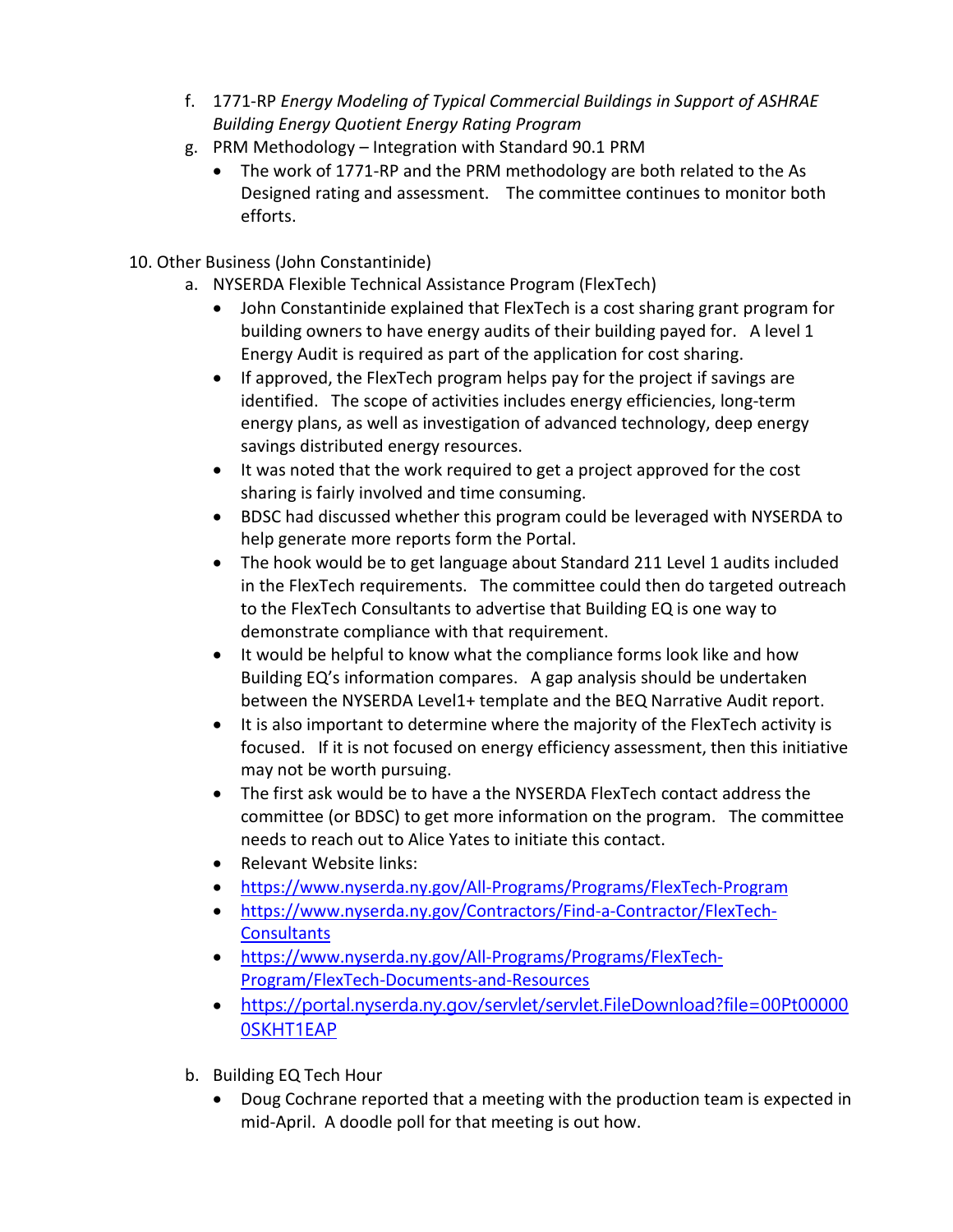- The Tech Hour oversite committee is reviewing the Building EQ presentation and will be providing comments back to Doug Cochrane and Lilas Pratt.
- They are looking to complete the Building EQ presentation sometime in May.
- The Commissioning Tech Hour will be rolled out first and Building EQ will follow.

## 11. Upcoming Meetings

- BEQ Business Development SubC, April 6, 2021, 11:00am-12:00pm
- BEQ Technical Dev (Method) SubC, April 8, 2021, 11:00am-12:00pm
- Virtual Annual Meeting Schedule:
	- □ BDSC June 8, 2021, 11:00am-12:30pm
	- TDSC June 10, 2021, 11:00am-12:30pm
	- Building EQ June 14, 2021, 11:00am-1:00pm

## 12. Adjourn – **Meeting adjourned at 3:24pm EDT**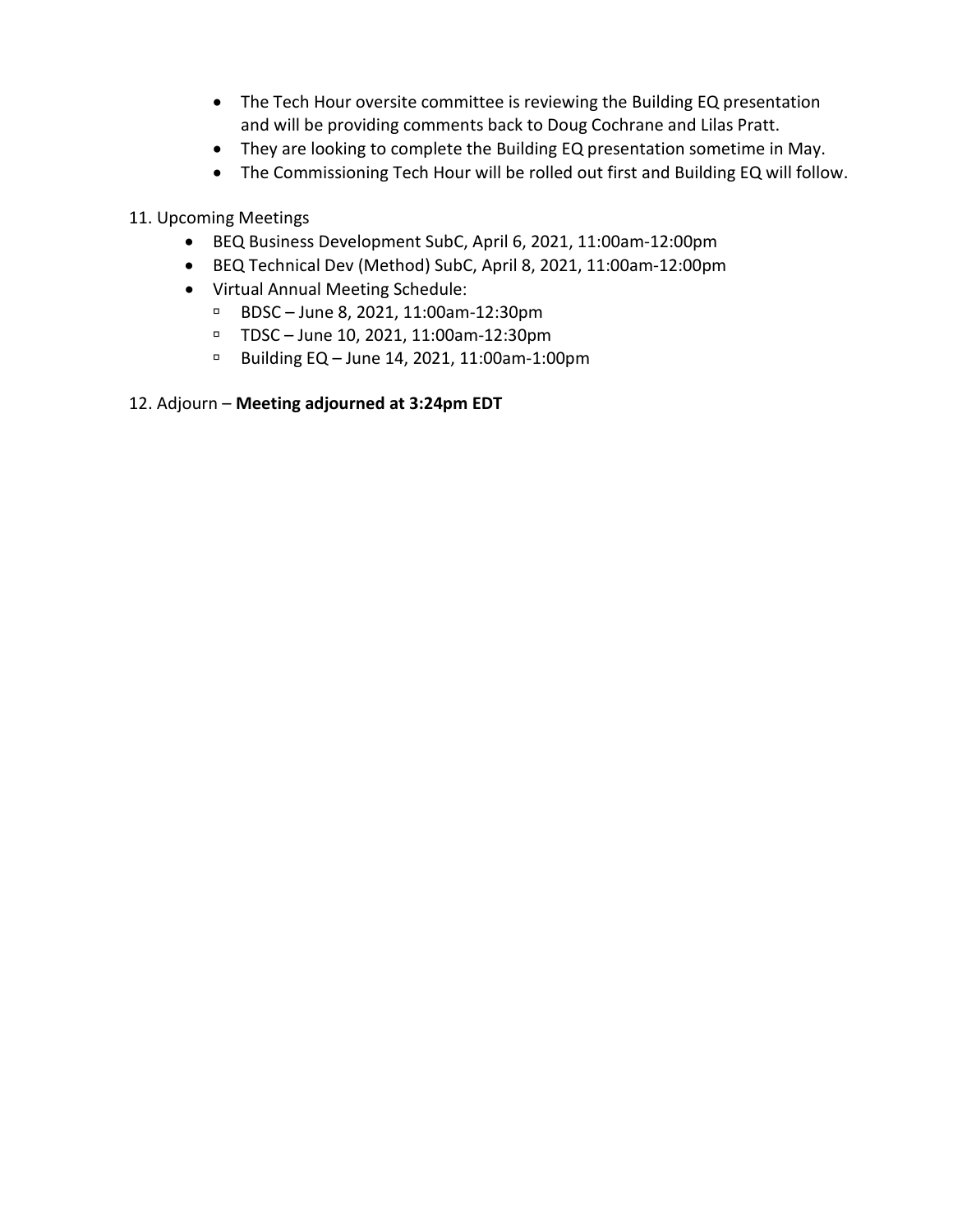## <span id="page-7-0"></span>**Attachment A – Approval of Energy Genius Award**

**From:** Masterson, Rhiannon <RMasterson@ashrae.org> **Sent:** Tuesday, March 16, 2021 3:49 PM **To:** Pratt, Lilas **Subject:** RE: Building EQ Award proposal

The BOD has approved the new BEQ award! Please feel free to promote the award and solicit nominations according to your timeline.

As a pass-through award, you will send your recommended award recipient to H&A prior to each Winter Conference. Both H&A and Members Council will review, and you can present the award any time after the Winter Conference each year. I will send an email to you prior to each Winter Conference with a recommendation form that BEQ will need to complete with your recommended recipient.

**From:** Masterson, Rhiannon **Sent:** Thursday, March 4, 2021 11:08 AM **To:** Pratt, Lilas **Subject:** RE: Building EQ Award proposal

The Building EQ award proposal was approved by H&A and by Members Council during the 2021 Winter Conference, but it still needs to be reviewed and approved by the BOD, which may not take place until the 2021 Annual Conference. I'll let you know once a final decision has been made.

For reference, below is the motion that was approved by Members Council. Please note that the award would be presented during a BEQ meeting, as opposed to the Plenary.

**Motion 2:** The Honors and Awards Committee recommends to Members Council that the Rules of the Board section 2.411.003.4 be edited as follows:

S. The Energy Genius Award is established to recognize excellence in the assessment of building energy performance.

**Background:** This award recommendation from the Building EQ Committee would be assigned to Category C: Personal Awards for Specific Society Activities. The vehicle for this award to assess building energy performance is through the use of the ASHRAE Building EQ Portal program and Building EQ assessment process through one of the following ways:

- 1. Completion of an ASHRAE Standard 211-compliant Level 1 Energy Audit with the assistance of ASHRAE Building EQ and a submission of an ASHRAE Building EQ In Operation project for an operational rating;
- 2. Completion and submission of an ASHRAE Building EQ As Designed project for an asset rating.

This pass-through award would be presented during a Spring ASHRAE Building EQ Committee Virtual Meeting.

**Vote:** 10-0-0 CNV **Fiscal Impact:** Cost of one plaque, approximately \$50